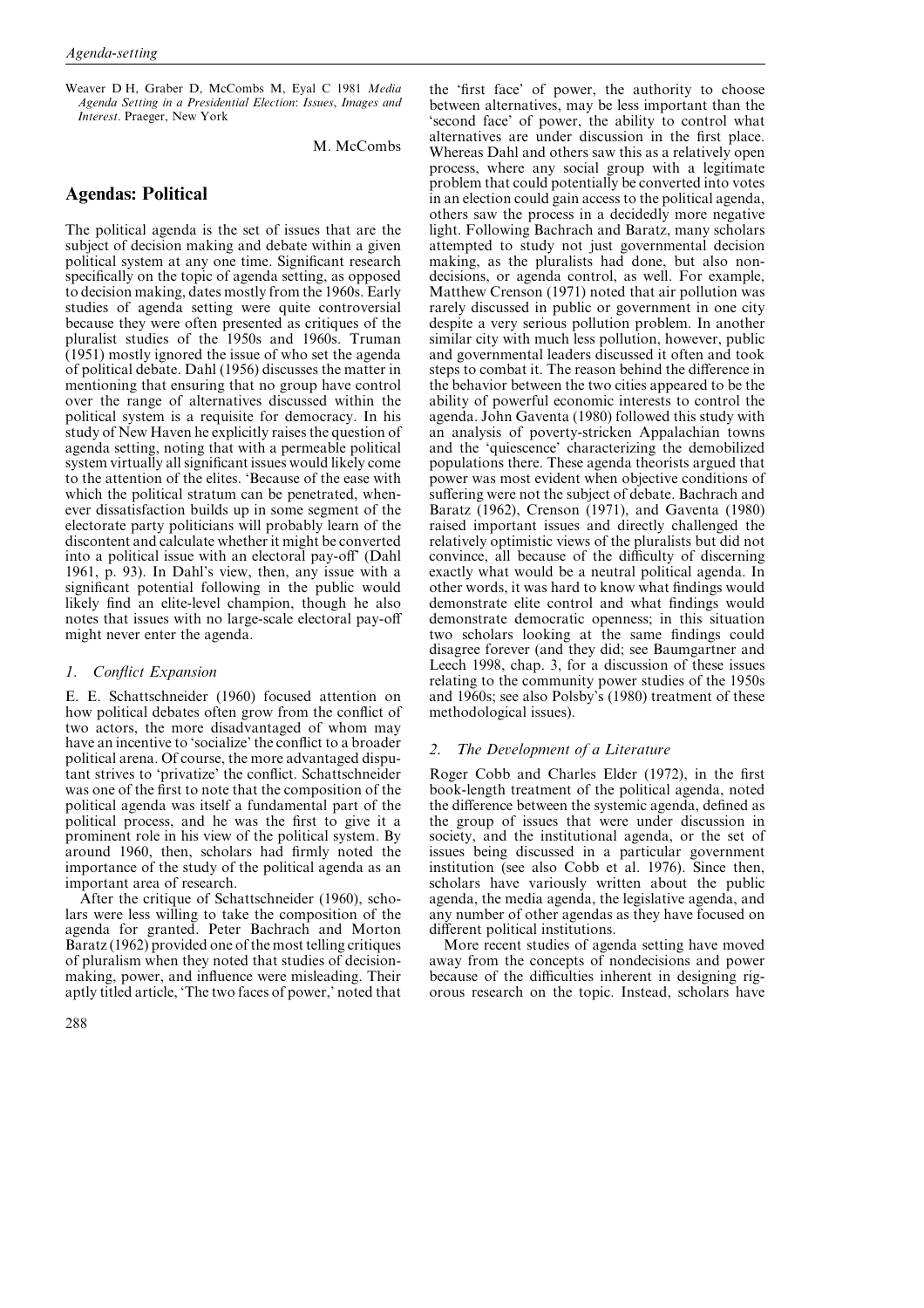focused on the rise and fall of issues on the public or institutional agendas and how decision making during high salience periods differs from the more routine decision making that takes place when an issue is low on an agenda. Jack Walker (1977) provided one of the first statistically based studies in the area with his analysis of the US Senate's agenda. He noted that issues often rose on the Senate's agenda following heightened levels of discussion within professional communities.

John Kingdon's (1984) treatment of the public agenda set the stage for much of our current understanding of where issues come from. He emphasized the separate sources of policy problems from the solutions that may be offered to them. Government programs, he noted, come about when a given solution is attached to a particular problem, and his analysis of health care and transportation policies in the USA showed just how unpredictable these couplings can be. Political actors' search for popular issues, windows of opportunity open and close, stochastic events such as natural disasters or airplane crashes momentarily focus public attention on an issue. The confluence of many unrelated factors, often serendipitous, helps explain why a given policy is adopted, according to his study. Kingdon's (1984) was the first major booklength study on the topic since Cobb and Elder's (1972), and it was based on hundreds of interviews with government and other policymakers in the 1970s and 1980s. (Polsby 1984 also reached many of these conclusion in a book appearing in the same year as Kingdon's.)

Frank Baumgartner and Bryan Jones (1993) provided the next major treatment of political agendas in their analysis of nine different policy areas over a 40 year period. Utilizing publicly available sources such as media indices and records of congressional hearings, they noted how particular issues rose and fell on the agenda over the entire post-World War II period. They developed a punctuated equilibrium model of policy change in which episodic periods of high agenda status typically were related to dramatic and longlasting policy changes. During these high-salience periods, institutional procedures were often created or altered. The subsequent ebbing of the issue from the public agenda enabled the newly empowered political institutions and policymakers to settle into stable routines of behavior persisting for decades at a time. Agenda setting was related to dramatic changes, often upsetting long-standing routines of behavior and power by replacing them with new ones.

## *3. Issue Definition*

Studies of agenda setting have often focused on the question of issue definition. Echoing a major theme in Baumgartner and Jones (1993), David Rochefort and Roger Cobb (1994) brought together a number of essays showing how public understanding and media

discussion of a given issue can change over time, often quite dramatically. Deborah Stone (1988) also discussed this in her analysis of 'causal stories.' Policy entrepreneurs frame issues by explaining the causes of a given problem with a narrative justifying a particular governmental response. Book-length studies of the issues of child abuse (Nelson 1984), pesticides (Bosso 1987), health care reform (Hacker 1997), and various natural and human-made disasters (Birkland 1997) have shown the impact of changing issue definitions and of focusing events in pushing an issue on to the public agenda. Roger Cobb and Marc Howard Ross (1997) brought together a series of essays on the rarely studied topic of 'agenda denial,' whereby political actors keep threatening issues off the agenda.

William Riker (1986, 1988, 1993, 1996) showed the importance of two related issues: the ability of strategically minded politicians to alter the terms of debate by skillfully manipulating issue definitions, and the power of formal agenda control. A voluminous literature in formal and game theory suggests that the controller of a formal agenda can affect the outcomes in a voting situation by altering the order in which alternatives are considered. Riker used game theory to illustrate how formal agenda control can affect such things as votes in a parliamentary setting, and case studies and historical illustrations to show how political leadership could be even more powerful through the means of altering issue definitions. Political leaders can utilize a combination of formal agenda control and informal debating skills to achieve their ends, according to Riker.

## *4. Social Moements and the Media*

A number of scholars have noted that social movements have often successfully brought new issues onto the public agenda. Thomas Rochon's (1998) analysis of the peace movement in various Western countries fits in this tradition, as does the work of Douglas McAdam (1988), whose study of the Mississippi Freedom Summer documented the success of civil rights activists in putting the issue of racial equality on the national political agenda during the mid-1960s.

Studies of the media agenda have been legion, largely following from the early work of Max McCombs and Donald Shaw (1972); for a review of this literature, see Rogers and Dearing (1988). Bernard Cohen (1963) noted famously that while the media cannot tell the public what to think, they can have a great impact on what the public think about. Within political science, several authors have picked up on the issue of media effects on public opinion (Iyengar 1991, Iyengar and Kinder 1987). James Stimson (1991) noted the changes in a broadly measured national mood based on public opinion surveys; John Kingdon (1984) also put considerable emphasis on the national mood in his study of agenda setting in government. As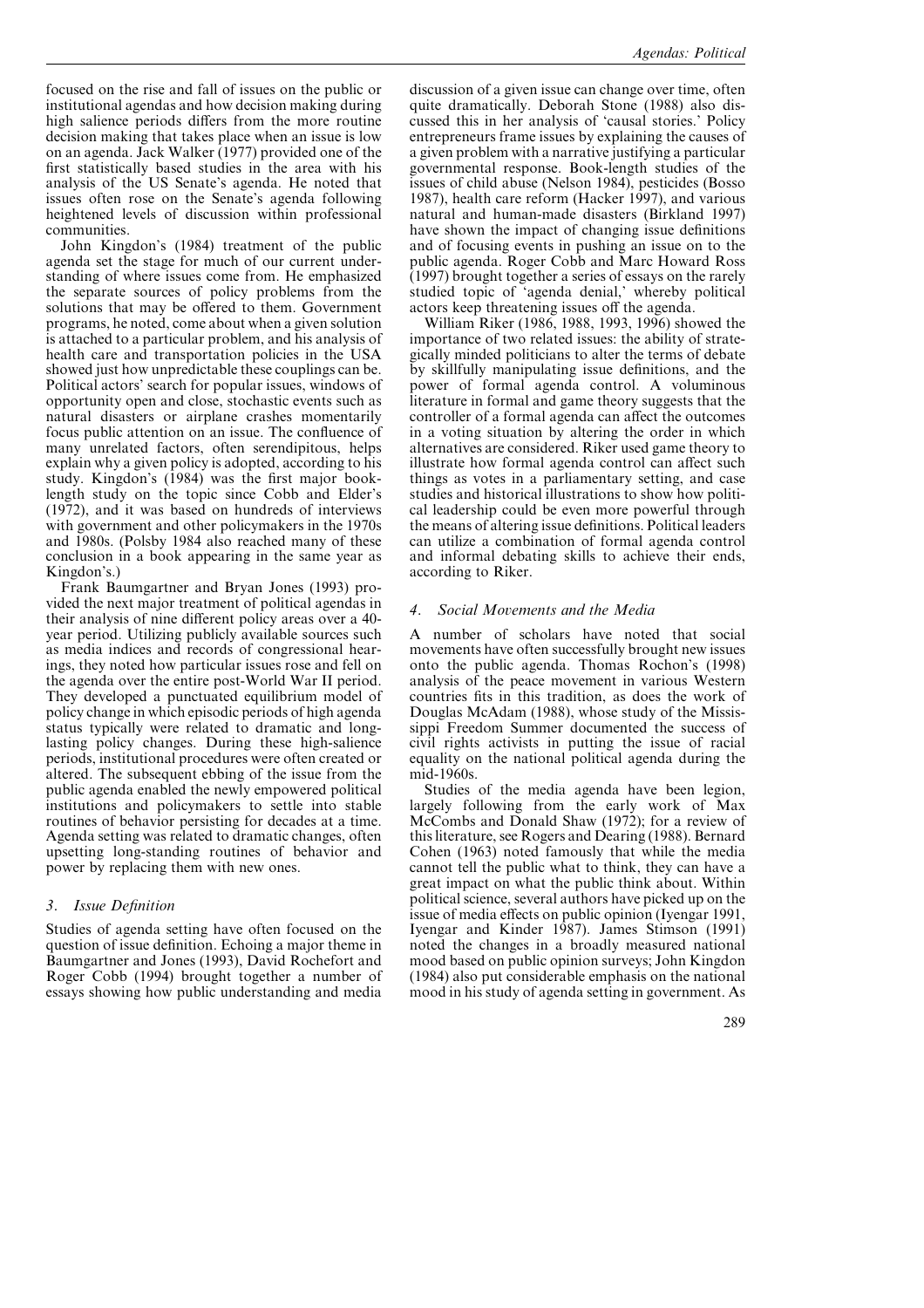policymakers consider what issues to spend their time on, Kingdon (1984) noted they often make reference to the idea of a national mood.

Studies of the political agenda have been remarkable in political science for their integrative character: rather than focusing on any particular institution of government, scholars have traced the sources of agenda setting in the public, in the roles of interest groups and social movements, by noting the roles of policy entrepreneurs, and by looking at the government in very broad terms. Of course this does not mean that political leaders play an insignificant role. From the work of Richard Neustadt (1960) onwards students of the US Presidency have noted the need for presidents to focus their energy on a few issues (see Light 1982; for a similar study of congressional leadership see Bader 1996). Studies of the Supreme Court have noted the extremely tight control that the Court maintains over its agenda, as well as the characteristics of the cases that it is most likely to take. The Court, of course, is unusual among political institutions in that its agenda is reactive rather than proactive. Congress or the President can reach out to discuss whatever issues appeal to them; the Court can only choose from the issues that are presented for its decision (see Perry 1984, Caldeira and Wright 1988).

#### *5. Conclusion*

In sharp contrast to two generations ago, research on political agendas is vibrant and promising today. Though much of the work has been done within the context of US politics, comparative studies have become more common (see Hogwood 1987, Baumgartner 1989, Reich 1991, Zahariadis 1995, John 1998). New sources of quantitative data on public attitudes, government archives, and media coverage promise more systematic studies covering a greater range of issues over a longer time period than was typically possible in the past. Studies of political agendas are now firmly established as an important part of the field of political science now some 40 years after the concept was first discussed.

*See also*: Community Power Structure; Issue Evolution in Political Science; Power: Political; Utility and Subjective Probability: Empirical Studies

### *Bibliography*

- Bachrach P, Baratz M 1962 The two faces of power. *American Political Science Reiew* **56**: 947–52
- Bader J B 1996 *Taking the Initiatie: Leadership Agendas in Congress and the 'Contract with America'*. Georgetown University Press, Washington, DC
- Baumgartner F R 1989 *Conflict and Rhetoric in French Policymaking*. University of Pittsburgh Press, Pittsburgh, PA
- Baumgartner F R, Jones B D 1993 *Agendas and Instability in American Politics*. University of Chicago Press, Chicago
- Baumgartner F R, Leech B L 1998 *Basic Interests: The Importance of Groups in Politics and in Political Science*. Princeton University Press, Princeton, NJ
- Birkland T A 1997 *After Disaster: Agenda Setting, Public Policy, and Focusing Eents*. Georgetown University Press, Washington, DC
- Bosso C J 1987 *Pesticides and Politics: The Life Cycle of a Public Issue*. University of Pittsburgh Press, Pittsburgh, PA
- Caldeira G A, Wright J R 1988 Organized interests and agendasetting in the U.S. Supreme Court. *American Political Science Reiew* **82**: 1109–27
- Cobb R W, Elder C D 1972 *Participation in American Politics: The Dynamics of Agenda Building*. Allyn and Bacon, Boston
- Cobb R W, Ross J-K, Ross M H 1976 Agenda building as a comparative political process. *American Political Science Reiew* **70**: 126–38
- Cobb R W, Ross M H (eds.) 1997 *Cultural Strategies of Agenda Denial*. University Press of Kansas, Lawrence, KS
- Cohen B C 1963 *The Press and Foreign Policy*. Princeton University Press, Princeton, NJ
- Crenson M A 1971 *The Un*-*politics of Air Pollution*. The Johns Hopkins University Press, Baltimore, MD
- Dahl R A 1956 *A Preface to Democratic Theory*. University of Chicago Press, Chicago
- Dahl R A 1961 *Who Goerns?* Yale University Press, New Haven, CT
- Gaventa J 1980 *Power and Powerlessness: Quiescence and Rebellion in an Appalachian Valley*. University of Illinois Press, Urbana, IL
- Hacker J S 1997 *The Road to Nowhere: The Genesis of President Clinton's Plan for Health Security*. Princeton University Press, Princeton, NJ
- Hogwood B W 1987 *From Crisis to Complacency? Shaping Public Policy in Britain*. Oxford University Press, New York
- Iyengar S 1991 *Is Anyone Responsible? How Teleision Frames Political Issues*. University of Chicago Press, Chicago
- Iyengar S, Kinder D R 1987 *News that Matters: Teleision and American Opinion*. University of Chicago Press, Chicago
- John P 1998 *Analyzing Public Policy*. Pinter, London
- Kingdon J W 1984 *Agendas, Alternaties, and Public Policies*. Little, Brown, Boston
- Light P C 1982 *The President's Agenda*. The Johns Hopkins University Press, Baltimore, MD
- McAdam D 1988 *Freedom Summer*. Oxford University Press, New York
- McCombs M E, Shaw D L 1972 The agenda-setting function of the mass media. *Public Opinion Quarterly* **36**: 176–87
- Nelson B J 1984 *Making an Issue of Child Abuse*. University of Chicago Press, Chicago
- Neustadt R E 1960 *Presidential Power*. John Wiley and Sons, New York
- Perry Jr H W 1984 *Deciding to Decide: Agenda-Setting on the US Supreme Court*. Harvard University Press, Cambridge, MA
- Polsby N W 1980 *Community Power and Political Theory*, 2nd edn. Yale University Press, New Haven, CT
- Polsby N W 1984 *Political Innoation in America: The Politics of Policy Initiation*. Yale University Press, New Haven, CT
- Reich M R 1991 *Toxic Politics: Responding to Chemical Disasters*. Cornell University Press, Ithaca, NY
- Riker W H 1986 *The Art of Political Manipulation*. Yale University Press, New Haven, CT
- Riker W H 1988 *Liberalism Against Populism*. Waveland Press, Prospect Heights, IL